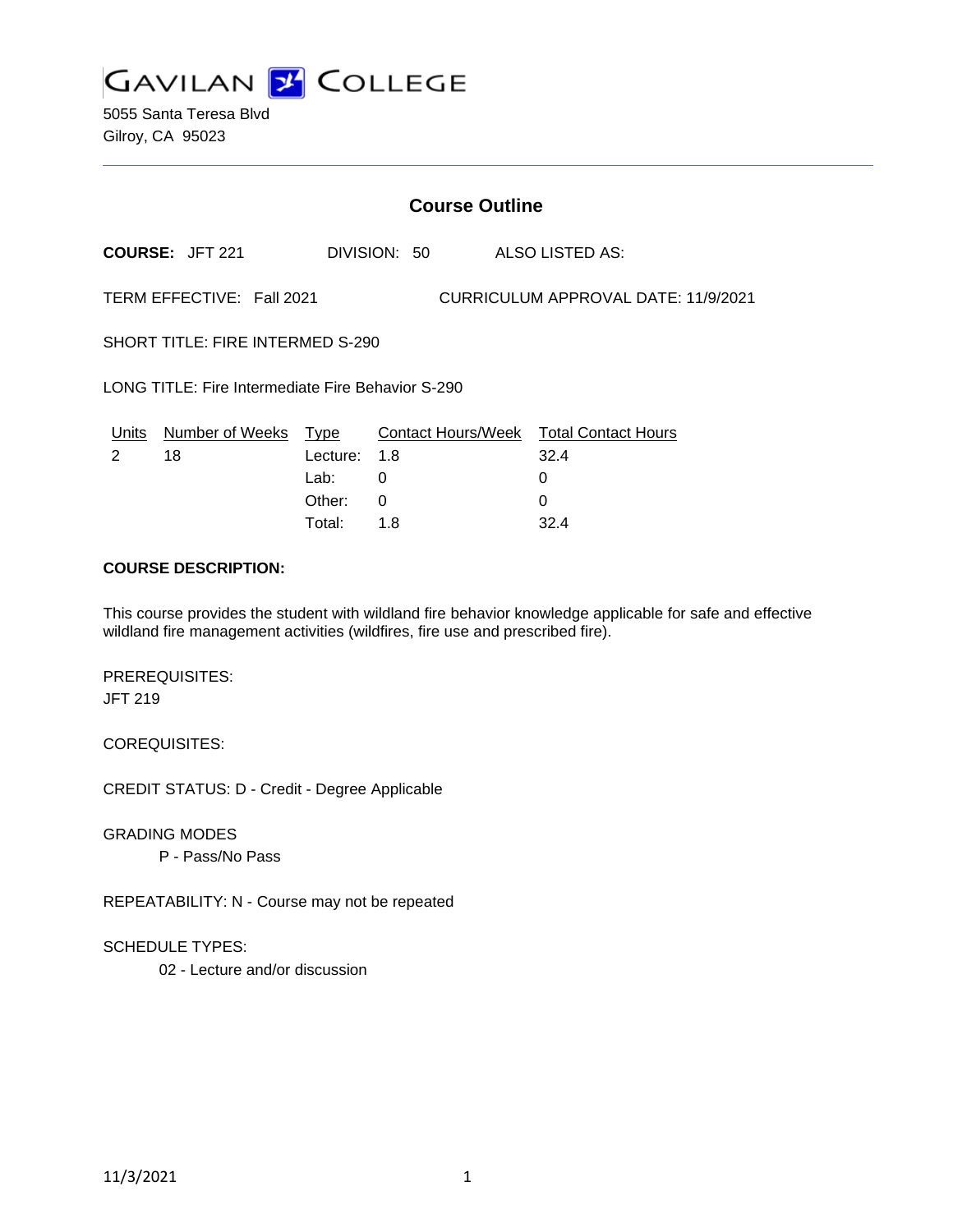## **STUDENT LEARNING OUTCOMES:**

- By the end of this course, a student should:
- 1. Define extreme fire behavior on a wildland fire
- 2. Interpret, apply, and document wildland fire behavior and weather information.

#### **COURSE OBJECTIVES:**

1. Student will be familiar with the characteristics of fuels, weather and topography that influence wildland behavior.

#### **CONTENT, STUDENT PERFORMANCE OBJECTIVES, OUT-OF-CLASS ASSIGNMENTS**

Curriculum Approval Date: 11/9/2021

I. The Fire Environment. (2 hours)

- 1. The Fire Triangle
- 2. The Fire Behavior Triangle
- 3. The Fire Environment Triangle
- 4. Three Methods of Heat Transfer
- a. Conduction
- b. Convection
- c. Radiation
- 5. Three Methods of Mass Transport of Firebrands on Wildland Fire
- a. Convection
- b. Wind
- c. Gravity
- 6. Relationship of wildland fires of differing intensities to their environments
- a. Ignition
- b. Fire intensity
- c. Rate of spread
- II. Topographic Influences on Fire Behavior (2 hours)
- 1. Topography affects fuels and their availability for combustion
- 2. Stable air conditions
- 3. Slope
- III. Fuels (3 hours)
- 1. Fure Make-up
- a. Fuel Characteristics
- b. Fuel Moisture
- C. Fuel Temperature
- 2. Fuel levels and components
- 3. Seven Characteristics of Fuels that Affect Wildland Fire Behavior
- a. Fuel loading
- b. Size and shape
- c. Compactness
- d. Horizontal continuity
- e. Vertical arrangement
- f. Moisture content
- g. Chemical content
- 4. Major Fuel Groups
- Vi. Basic Weather Processes (2 hours)
- 1. Atmosphere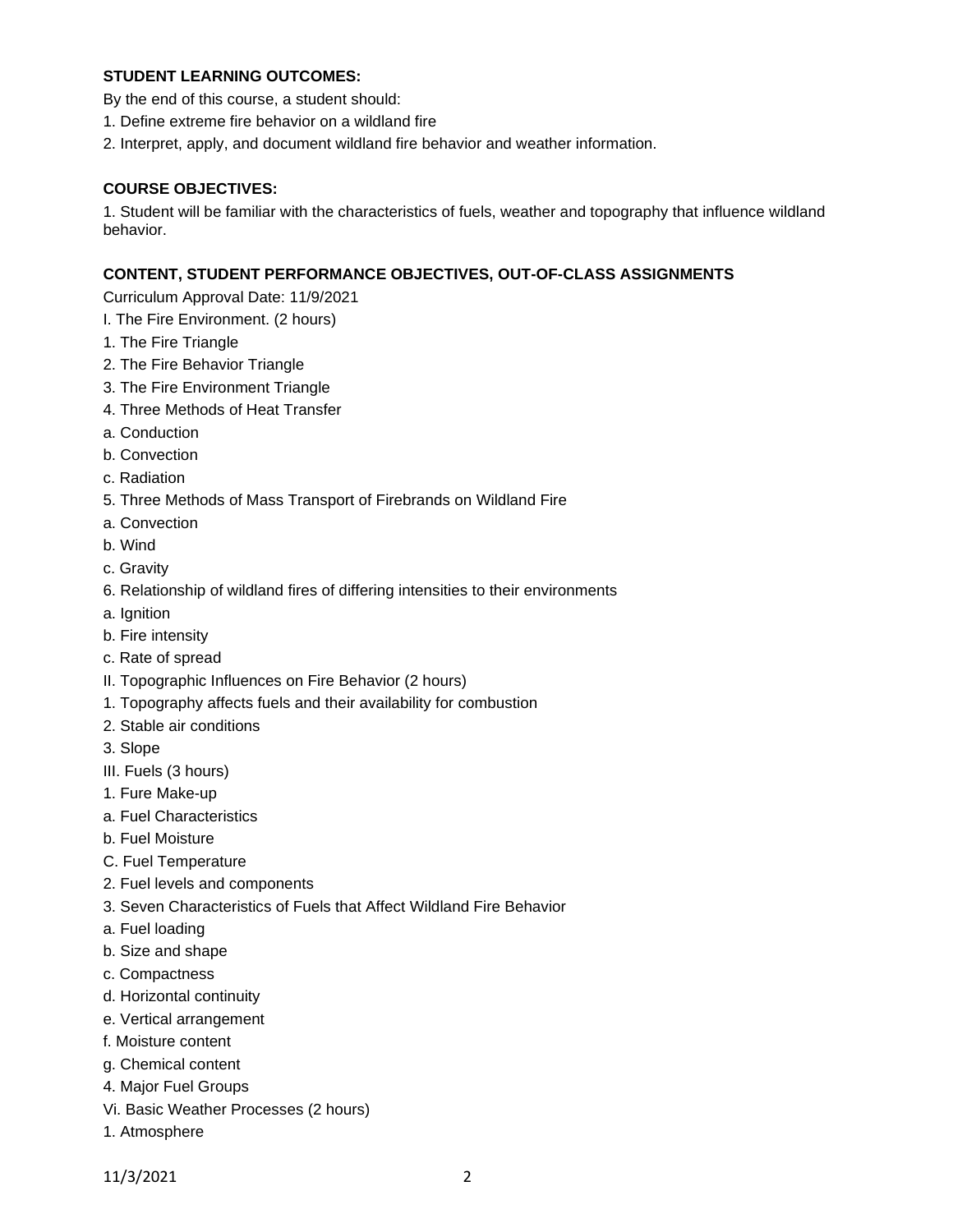- V. Temperature and Humidity Relationships (2 hours)
- 1. Temperatures
- 2. Relative Humidity
- VI. Atmospheric Stability (2hours)
- 1. Temperature
- 2. Pressure
- 3. Density
- 4.Volume
- VII. Wind Systems (4 hours)
- 1. Wind direction and speeds
- 2. Wind on Wildland Fire Behavior
- VIII. Keeping Current with Fire Weather (2 hours)
- 1. Predictive Services
- IX. Fuel Moisture (2 hours)
- 1. Live Fuel Moisture
- 2. Dead Fuel Moisture
- X. Extreme Wildland Fire Behavior ( 8 hours)
- 1. The four common denominators of fire behavior on tragedy fires
- 2. Extreme Fire Behavior Characteristics and Fire Environment Influences
- XI. Gauging Fire Behavior and Guiding Fireline Decisions (3 hours)

# **METHODS OF INSTRUCTION:**

Lecture, class exercises

## **OUT OF CLASS ASSIGNMENTS:**

Required Outside Hours 64 Assignment Description Reading assignments

### **METHODS OF EVALUATION:**

Problem-solving assignments Evaluation Percent 30 Evaluation Description Describe the causes of extreme fire behavior conditions (long range spotting, crowning, and fire whirls) that develop due to weather, fuels, and/or topography during class exercises.

Objective examinations Evaluation Percent 70 Evaluation Description

### **REPRESENTATIVE TEXTBOOKS:**

NWCG Fireline Handbook manual , Fire Behavior Subcommittee , Fire Environment Committee , 2019. ISBN: 12 Grade Verified by: Doug Achterman FLAME (Fireline assessment Method) in a nutshell - handout